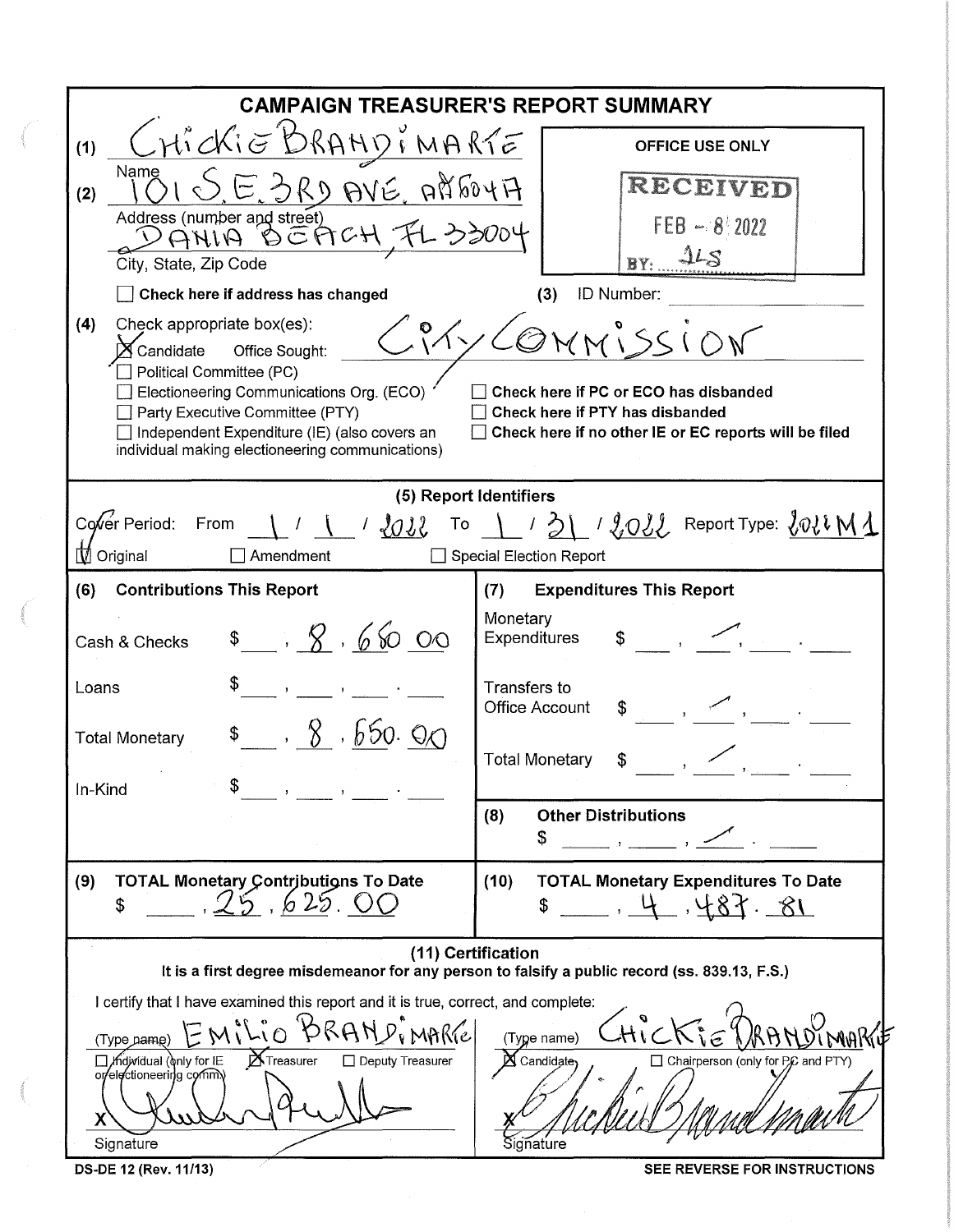|                           | <b>CAMPAIGN TREASURER'S REPORT - ITEMIZED CONTRIBUTIONS</b>                |                                   |                                |                                              |                                                |           |               |
|---------------------------|----------------------------------------------------------------------------|-----------------------------------|--------------------------------|----------------------------------------------|------------------------------------------------|-----------|---------------|
|                           | (1) Name CHickis BRAND? HANE                                               |                                   |                                |                                              | (2) I.D. Number                                |           |               |
| (3) Cover Period          |                                                                            |                                   |                                |                                              | 1 Wall through 1 1 20 1202 (4) Page ONE of IWO |           |               |
| (5)<br>Date               | (7)<br>Full Name                                                           |                                   | (8)                            | (9)                                          | (10)                                           | (11)      | (12)          |
| (6)<br>Sequence<br>Number | (Last, Suffix, First, Middle)<br>Street Address &<br>City, State, Zip Code | Contributor<br>Occupation<br>Type |                                | Contribution<br>Type                         | In-kind<br>Description                         | Amendment | Amount        |
|                           | OU ROLL BARRY FAR DOON<br>ILSE389 Ar<br>$20004$ (1) $8.8004$               |                                   | $\frac{1}{\sqrt{2}}$           |                                              |                                                |           | 9,50.00       |
|                           | 04/601 KZHAK Jickstein<br><b>DAVIE, FL 33314</b>                           |                                   | FREWORKS CHE<br>BAMAB<br>33004 |                                              |                                                |           | #1000.00      |
|                           | ROU KERRY ANDERSON<br>4511 HELTON DRIVE                                    |                                   |                                | CHE                                          |                                                |           | $9 - 1000.00$ |
|                           | Bul Say SHAPIRO<br>33180-404                                               |                                   |                                | ZHE                                          |                                                |           | 48.000.00     |
| 66                        | $\frac{1.14.3008Rf. SMPP1RO}{G6$ MIAMITL<br>るるいの                           |                                   | $\bigcirc$                     | CHE                                          |                                                |           | 4100000       |
| 67                        | W 2012 MASTER<br>DEVELOINEN<br>20mig Bir 3304                              |                                   |                                | $\mathcal{L} \mathsf{H} \tilde{\mathcal{E}}$ |                                                |           | 9100000       |
|                           | 2022 Bouily LAND TITLE<br>FL, 33401                                        |                                   |                                | CHE                                          |                                                |           | 4500.00       |
| DS-DE 13 (Rev. 11/13)     |                                                                            |                                   |                                |                                              | SEE REVERSE FOR INSTRUCTIONS AND CODE VALUES   |           |               |